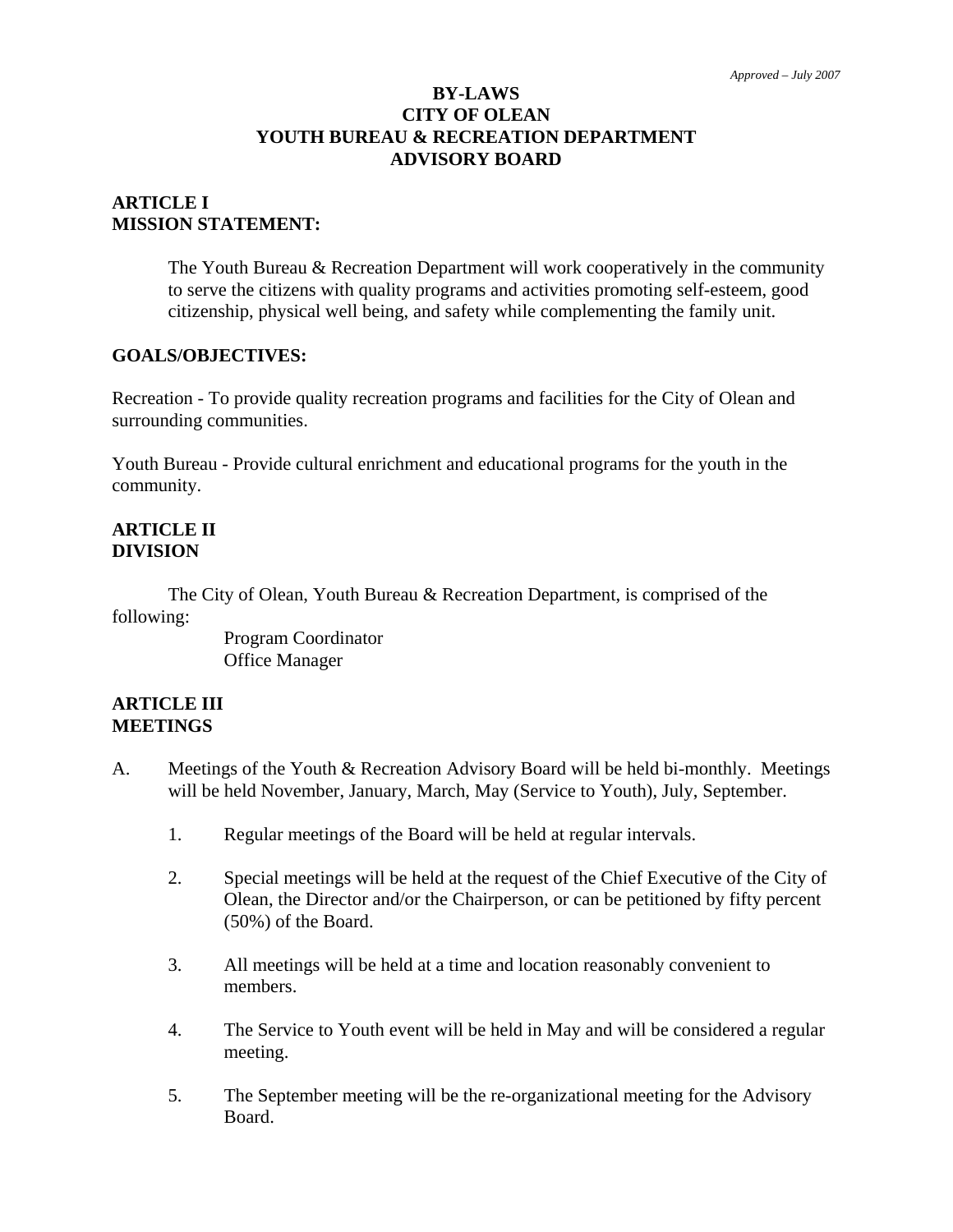- B. Notice of Meetings
	- 1. At least one week's notice and not more than one month's notice in writing shall be given to the Board members for all regularly scheduled meetings.
	- 2. Notice of special meetings shall be given by telephone one (1) day in advance of meetings.
- C. Operating Procedure See attached Agenda Sheet

#### **ARTICLE IV MINUTES**

- A. Minutes in written form must be kept for each Board Meeting in the Youth & Recreation Office.
- B. Written minutes must include a record of votes on all motions (see attached Voting Record).
- C. Minutes of previous meetings will be distributed to all Board members prior to and/or at the next regularly scheduled meeting.
- D. Minutes of the regular meetings and the special meetings concerning plans, program, and expenditures will be delivered to the Mayor of the City of Olean and Cattaraugus County Youth Bureau Director.

## **ARTICLE V YOUTH & RECREATION ADVISORY BOARD**

- A. The Youth & Recreation Advisory Board will consist of not less than thirteen (13) and not more than fifteen (15) directors and will be appointed by the Mayor.
	- 1. The Advisory Board will consist of persons residing or maintaining a business address in the City of Olean, New York for the duration of the term of office.
	- 2. The Advisory Board will include at least two (2) youth representatives from area (Olean High School or ArchBishop Walsh High School). Students should be appointed annually by the Board Chairman or Mayor.
	- 3. The Advisory Board will include at least one (1) member of the Common Council to be appointed by the Mayor and act as a liaison between the Board and City.
	- 4. The Advisory Board will represent a cross section of society in the community.
	- 5. The Advisory Board will be appointed by the Mayor for a 4-year term.
	- 6. Perspective Board Members will meet with Chairman, Youth & Recreation Program Coordinator, and one other member of the Board prior to appointment.
- B. No Conflict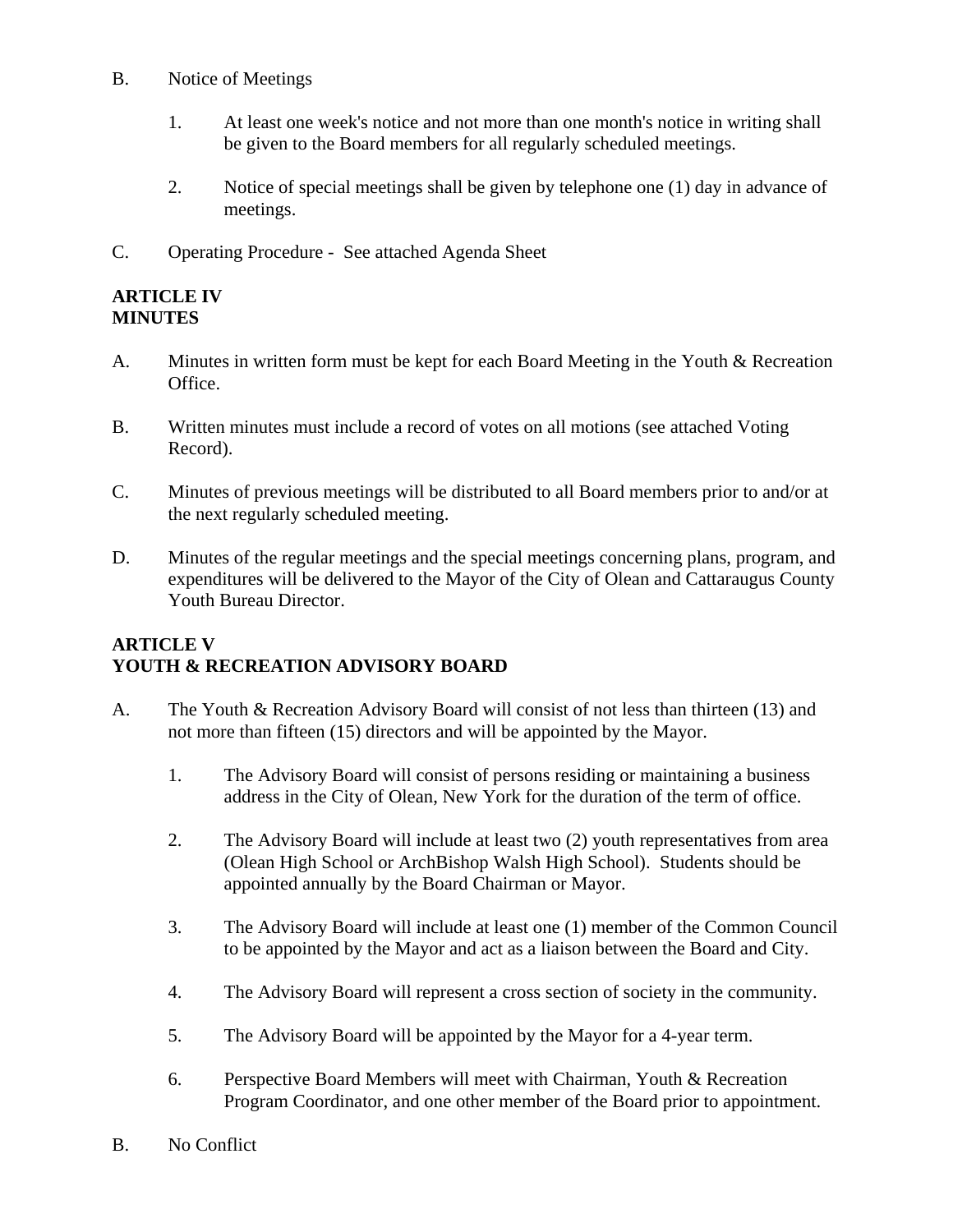The Chairman of the Advisory Board may not also be employed by an organization receiving funds through the Youth Bureau when the salary of that employee is paid from such funds.

C. Attendance

Failure to regularly attend scheduled meetings or failure to attend one half of the meetings over the course of the year without excuse is grounds for dismissal from the Youth & Recreation Advisory Board.

D. Quorum

A quorum for Board meetings is fifty percent of the active members..

E. Duties

The Advisory Board are vested with the responsibility for the establishment of policy and general oversight of the operation of the Division of Youth & Recreation in accordance with the applicable laws and regulations of the State of New York and the City of Olean. In connection with such responsibility the Board will oversee and monitor without limitation the following matters: -Program Development

- -Program Compliance
- -Youth Bureau Finance

### **ARTICLE VI VACANCIES**

A. Vacancies occurring on the Advisory Board due to death, resignation, ineligibility or removal must be reported to the Mayor and a new appointment shall be requested to replace the vacancy if needed. New appointments will be for the remainder of the term.

#### **ARTICLE VII OFFICERS**

- A. The Officers of the Youth & Recreation Advisory Board will consist of: Chairperson (Elected by the Board) Vice-Chairman (Elected by the Board) Recording Secretary (Division Secretary)
- B. Duties of the Officers
	- 1. Chairperson
		- -Presides at meetings of the Board of Directors.
		- -Presides at meetings of the Executive Committee.
		- -Appoints committees and committee heads other than the Executive Committee -Performs all other duties assigned by the Board.
		- -Performs his duties for the duration of his term on the Board.
	- 2. Vice-Chairperson -In the absence of the Chairperson, acts as Chairperson, and assumes all the Co-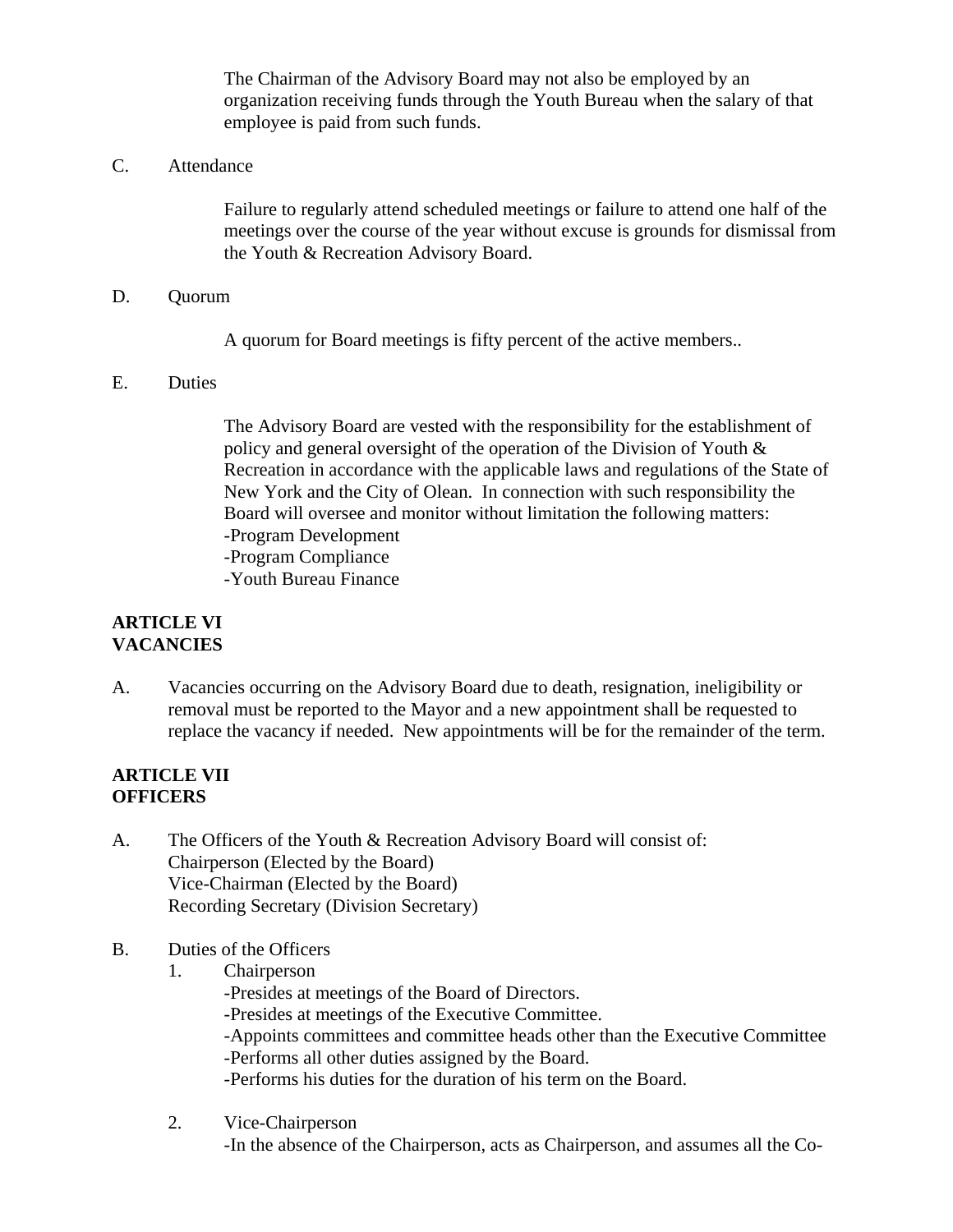chairperson's responsibilities and powers. -Performs tasks and responsibilities assigned by the Board. -Succeeds the Chairperson in the event of death, resignation, or ineligibility until a new chairperson is appointed by the Board. -Performs his duties for the duration of his term on the Board.

- 3. Recording Secretary
	- -Takes the tally for all votes/motions.

-In the absence of the Chairperson and Vice-Chairperson acts as Chairperson, assuming all the chairperson's responsibilities and powers.

-Performs tasks and responsibilities as assigned by the Board.

-Performs his duties for the duration his term on the Board.

-Takes minutes at all meetings of the Board of Directors.

-Keeps correct and complete records of meetings and resolutions.

## **ARTICLE VIII COMMITTEE OF THE ADVISORY BOARD**

A. All members of the Board are on the Committees of the whole. Committees of the whole includes:

Executive Committee Program Development Committee Finance Committee as Related to Youth Bureau Monitoring Committee

## **ARTICLE IX DUTIES OF EXECUTIVE COMMITTEE**

The Executive Committee of the Board of Directors is comprised of the Officers of the Board and the Mayor.

- A. Duties
	- 1. The Executive Committee acts as the steering committee.
	- 2. The Executive Committee decides in urgent cases only when it is relatively inconvenient to assemble the full Board or when there is not a sufficient number of members to have a quorum.
	- 3. In the cases of emergency, the Executive Committee has the same duties, powers and rights of the Board of Directors, except that it cannot amend By-Laws or elect or appoint officers.
	- 4. The Executive Committee must report in writing its decision to the full Board at its subsequent meetings.

### **ARTICLE X OFFICE MANAGER**

A. The Office Manager performs the secretarial duties of the Department and acts as Recording